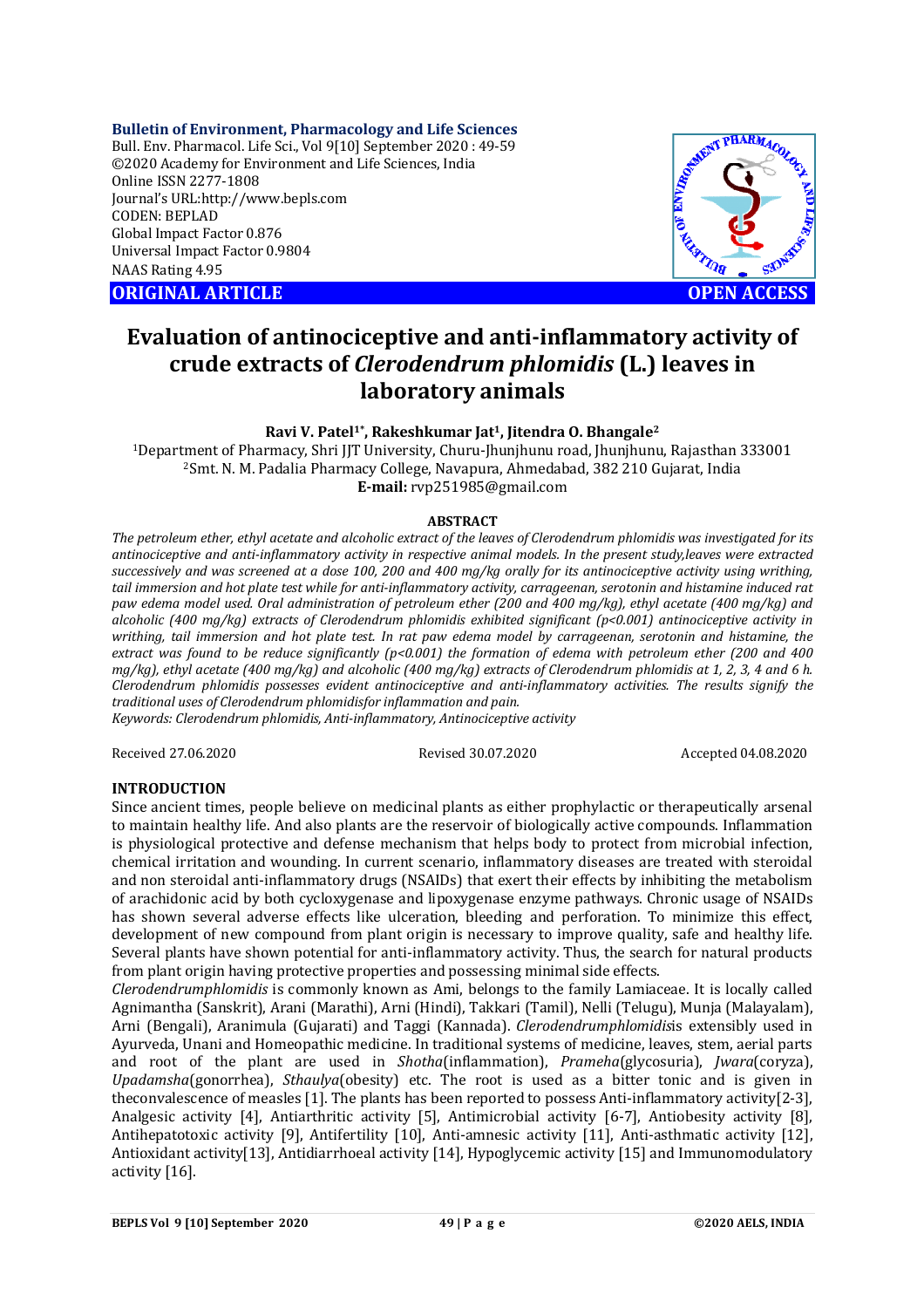The *Clerodendrum phlomidis* consists ofmany potentially active chemical compounds which acts as drugs for anti-arthritic activity. So this gives strong evidence for the use of plants in different medicines. From the exhaustive literature, no scientific data is available regarding the antinociceptive and antiinflammatory activities of *Clerodendrum phlomidis* leaves, therefore the present study was carried out to provide pharmacological evidence for the folklore medicinal consideration of *Clerodendrum phlomidis* leaves.

### **MATERIAL AND METHODS**

#### **Collection of plant material**

Fresh leaves of *Clerodendrum phlomidis* were collected from local area of Aravalli district, Gujarat, India in the months of September-October. This plant was identified and authenticated to Botanical Survey of India, Pune.

#### **Animals:**

Adult male Wistar albino rats, weighing between 180 - 220 g and albino mice (25-30 g) were used and acclimatized to laboratory condition for one week. All animals were housed in well ventilated polypropylene cages at 12 h light/dark schedule with 25±2ºC and 55-65% relative humidity. The rats had fed with commercial pelleted rats chow and water *ad libitum* as a standard diet. Institutional Animal Ethics Committee approved the experimental protocol in accordance with CPCSEA.

### **Preparation of leaf extract**

The leaves were collected and dried in shade and ground. Coarsely powdered leaves were used for the study. Coarsely powdered leaves material (1000 g) was subjected to successive extraction with different solvents (petroleum ether, ethyl acetate and alcohol) (60 – 80ºC) in a soxhlet extractor at a temperature of 45-50ºC to 45 cycles per batch for 2 batches. The extraction was continued until the solvent in the thimble becomes clear indicating the completion of the extraction. After each extraction the solvent was distilled off and concentrated extract was transferred to previously weighed petri dish and evaporated to dryness at room temperature to obtain dried extracts. After completion of drying the petri dish was weighed again. The yield of extract was calculated by subtracting original weight of empty petri dish [17]. The yield of petroleum ether, ethyl acetate and alcohol extract of leaves of *Clerodendrum phlomidis* was9.8, 6.3 and 5.9 g/100 g respectively.

Chemicals and drugs

Suspension of petroleum ether, ethyl acetate and alcohol extract of leaves of *Clerodendrumphlomidis* was prepared in sodium carboxy methyl cellulose (CMC, 0.3 %) using distilled water. All the extracts was accomplished via oral gavage.

Test Animals

Wistar rats (180-220 g) and Male Swiss albino mice (25-30 g) were divided into eleven groups containing six animals each as follows Group I: Vehicle control rats received distilled water (10 ml/kg, p.o.), Group II: Standard (10 mg/kg, p.o.), Group III: PECP (100 mg/kg, p.o.), Group IV: PECP (200 mg/kg, p.o.), Group V: PECP (400 mg/kg, p.o.), Group VI: EACP (100 mg/kg, p.o.), Group VII: EACP (200 mg/kg, p.o.), Group VIII: EACP (400 mg/kg, p.o. Group IX: ACP (100 mg/kg, p.o.), Group X: ACP (200 mg/kg, p.o.), Group XI: ACP (400 mg/kg, p.o.).

### **PRELIMINARY PHYTOCHEMICAL STUDIES**

Preliminary qualitative phytochemical screening for the identification of the phytoconstituents of the petroleum ether, ethyl acetate and alcohol extract of leaves of *Clerodendrumphlomidis*has been carried out [18].

### **ACUTE ORAL TOXICITY OF THE EXTRACT**

Adult Albino mice (25-30 g) were divided into five groups containing ten mice each. The mice were fasted for 6 h and access only water *ad libitum* before experimental study. Differentgroup of animals received with different doses of petroleum ether, ethyl acetate and alcohol extract of leaves of *Clerodendrumphlomidis* i.e. 1000, 2000, 3000 and 4000 mg/kg respectively. All the doses and vehicle were administered orally. The animals were observed for 72 h for mortality [19-20].

### **ANTINOCICEPTIVE ACTIVITY**

## **Writhing test**

All the drug treatments were given 1 hour before i.p. injection of 0.6 % (v/y) acetic acid, at a dose of 10 ml/kg [21]. Writhing is a syndrome characterized by a wave of contraction of the abdominal musculature followed by a wave of contraction of hind limbs. The hind limbs contractions that occurred over a period of 10 min were counted. A reduction in time of writhing initiation and number of writhing as compared to the vehicle treated group was considered as evidence for the analgesia.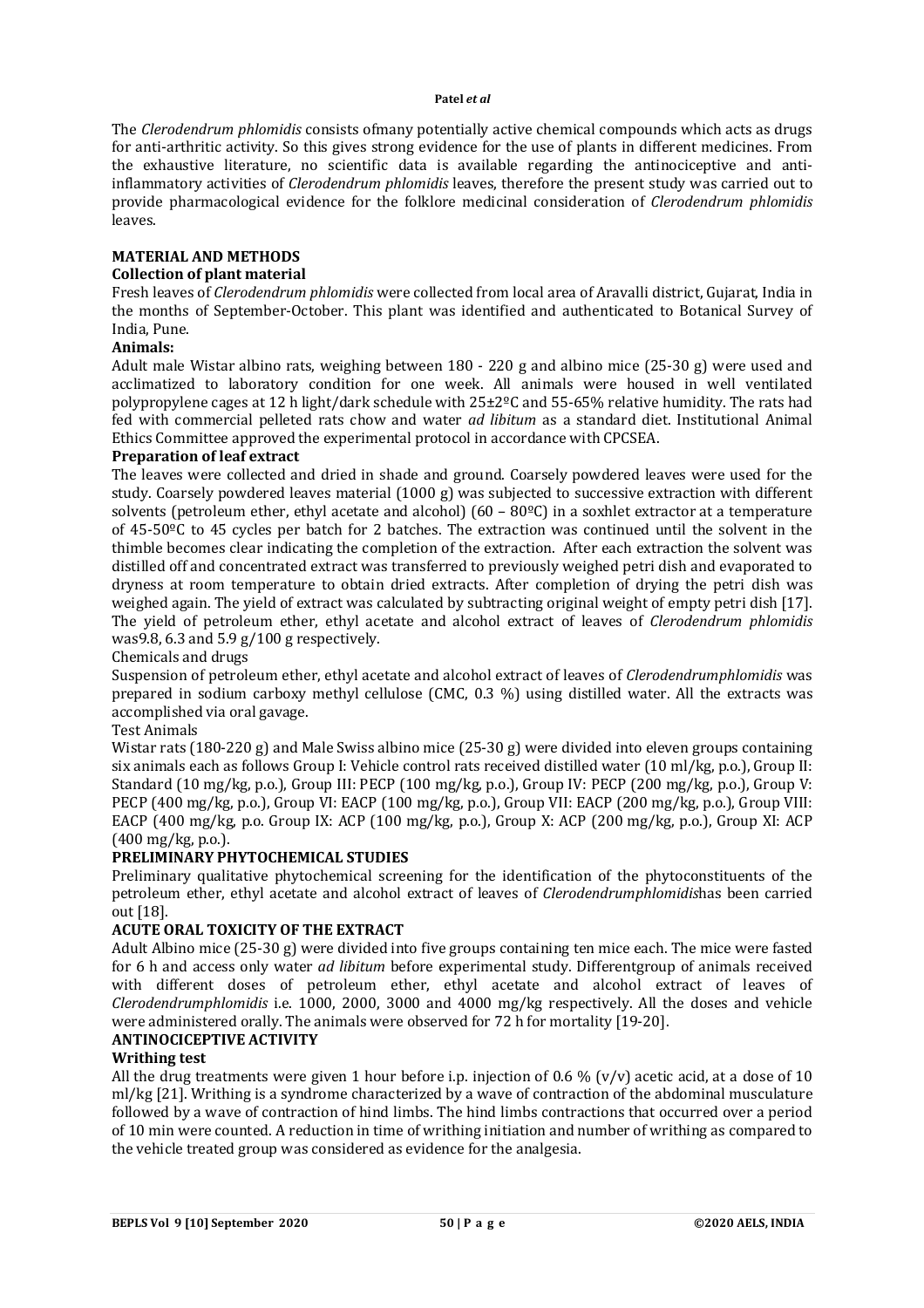### **Tail immersion test**

The lower 5 cm portion of the tail was immersed in a beaker containing water and temperature maintained at 55 ± 0*.*5ºC [22]. The time in seconds for tail withdrawal from the water was taken as the reaction time, with a cut-off time of immersion set at 10s. The reaction time was measured 1 h before and 0.5, 1, 2, 3, 4 and 6 h after oral administration of drugs [23-24].

### **Hot Plate Method**

Mice were placed on a hotplate maintained at a temperature of  $55 \pm 1^{\circ}$ C for a maximum time of 15 s. The time between placement of animal on the hot plate and occurrence of licking of the fore or hind paws, shaking or jumping off from the surface was recorded as response latency. Mice with basal latencies of more than 10 s were eliminated from the study. The testing of response latencies was measured before distraction (basal) and 30, 60 and 90 min. after treatment. The cut off time for hotplate latencies was set at 15 s [24-25].

## **ANTI -INFLAMMATORY ACTIVITY**

### **Carrageenan induced rat paw Oedema**

Oedema was induced by 0.1 ml of 1% carrageenan solution into the left hind paw. The pretreatment time was 1 h before carrageenan injection. The paw volume was recorded immediately and at 1 h, 2 h, 3 h, 4 h and 6 h by using plethysmometer (UGO Basile 7140). Mean increase in the volume of oedema was measured [26-27].

### **Serotonin and Histamine induced rat paw Oedema**

The animal were treated in a manner similar to that of carrageenan induced rat paw edema protocol, different only in the administration of the inflammatory stimulus which was induced by sub-planter injection of serotonin (0.05 ml of 1 %) and histamine (0.05 ml of 1 %), respectively. The paw volume was measured as mentioned earlier [28-29].

### **Statistical analysis**

All the values were expressed as mean ± SEM. Statistical evaluation of the data was done by two-way ANOVA followed by Bonferroni's multiple comparison test, with the level of significance chosen at P <0.001 using Graph-Pad Prism 5, San Diego, CA software.

### **RESULTS AND DISCUSSION**

Pain, a sign of inflammation, is a complex process which involves enzyme activation, mediator release, cell migration, extravasation of fluid, tissue breakdown, as well as tissue proliferation. The present study establishes the antinociceptive and anti-inflammatory activity of the petroleum ether, ethyl acetate and alcoholic extracts of the leaves of *Clerodendrum phlomidis* using different animal models.

*Clerodendrum phlomidis (*L.) is the reservoir for many potentially active chemical compounds which acts as drugs against various diseases and disorders. The petroleum ether extract of *Clerodendrum phlomidis* (L.) showed the presence of alkaloids, terpenoids, and flavonoids; ethyl acetate extract of *Clerodendrum phlomidis* (L.) showed the presence of tannins, alkaloids, terpenoids, saponins and glycosides; and alcoholic extract of *Clerodendrum phlomidis* (L.) showed the presence of sterols and flavonoids.While administering of all extracts orally, there was no mortality found up to the dose of 4000 mg/kg and to be safe at all doses used. By the results, we have taken 400 mg/kg as the therapeutic dose and made variations by taking 100 mg/kg as lower dose and 400 mg/kg as higher dose.

Many studies reported that inflammation and pain are associated with disease of various clinical conditions like arthritis, vascular and cancer diseases. Moreover, many traditional, medicinal and folklore plants have been found to alleviate inflammation and pain in vitro and in vivo system. *Clerodendrum phlomidis* is a medicinal plant commonly used traditionally for pain relief and other medicinal use.

Antinociceptive activity was performed using writhing, hot plate and tail immersion test. All the extractsat higher doses exhibited antinociceptive activity. In the writhing test, peritoneal receptors are postulated to be partly involved in the abdominal writhing response seems to be exposed to the prostanoid system by nociceptive stimulus [30]. Acetic acid induced abdominal constriction is a very sensitive procedure for peripheral analgesic agents, and has also been associated with prostanoid [31-32] as well as lipoxygenase products [33].

Higher doses petroleum ether(200 and 400 mg/kg),ethyl acetate(400 mg/kg) and alcoholic(400 mg/kg) extracts of *Clerodendrum phlomidis* significantly (p<0.001) reduced nociceptice stimuli i.e. writhing and stretching's induced by acetic acid (Figure 1). While lower doses (100 and 200 mg/kg, p.o.) did not show significant effect compared to vehicle treated animals.

The first phase of tail immersion and hotplate test results showed central protective effect of all extract. The tail immersion test indicated that the pharmacological actions were mediated by mu (µ) opioid receptors rather than kappa (k) and delta receptors [34-35]. The reaction time of animal showed a significant increase (p<0.001) with increasing latency (time).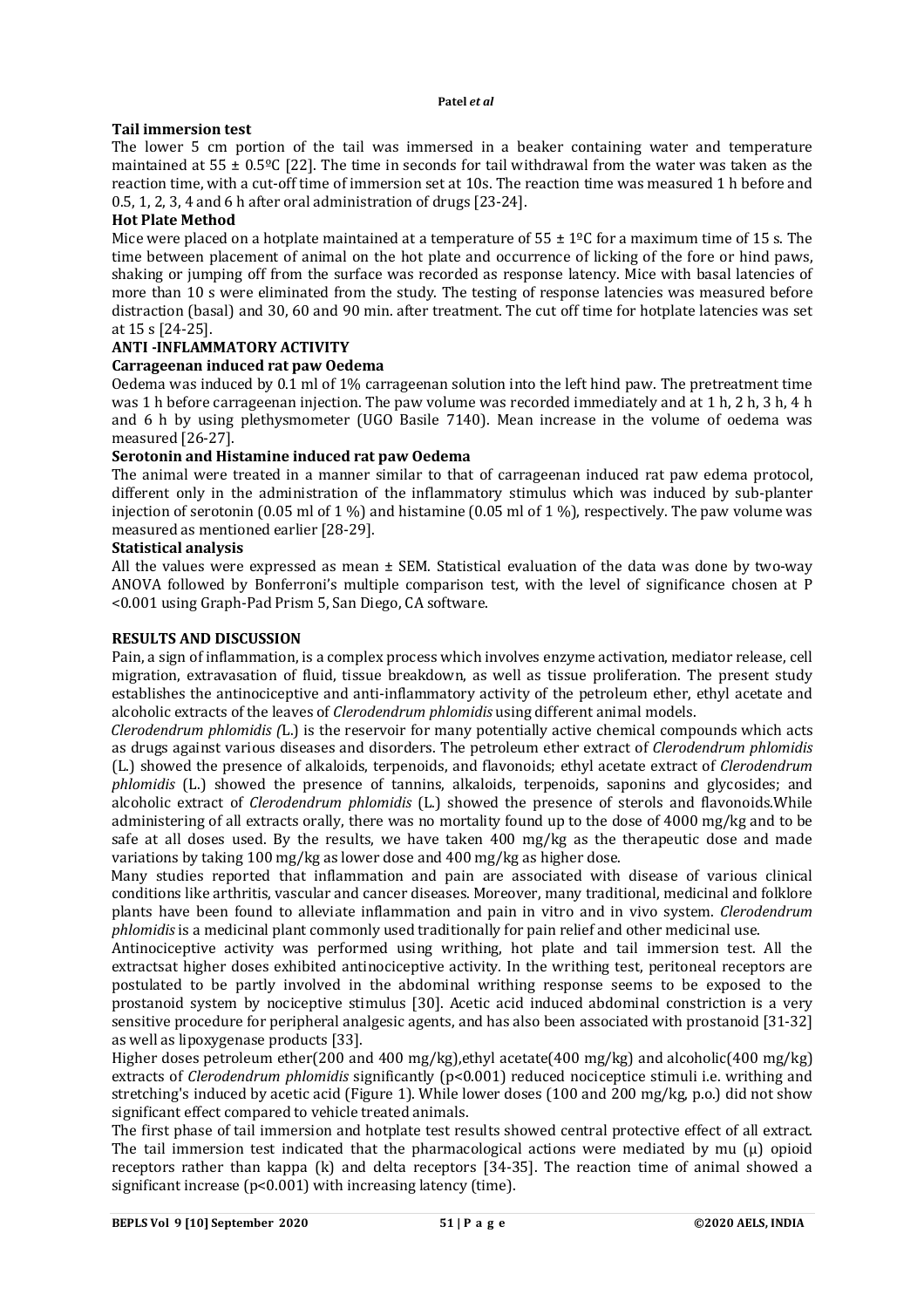Oral administration of PECP(200 and 400 mg/kg); EACP and ACP (400 mg/kg) exhibited significant (p<0.001) increased pain latencies at 1, 2, 3, 4 and 6 h as compared to vehicle treated animal in tail immersion test (Figure 2). Treatment with PECP(100 mg/kg); EACP and ACP (100 and 200 mg/kg, p.o.) did not show significant activity. The latency response was found to be significantly (p<0.001)increased with the pretreatment of PECP(200 and 400 mg/kg); EACP and ACP (400 mg/kg, p.o.) at 20, 60 and 90 min in hot plate test (Figure 3).



Figure 1 : Effect of (A) Petroleum ether, (B) Ethyl acetate, (C) Alcohol extract of *Clerodendrum phlomidis*on Acetic acid induced writhing test

Groups

Values are Mean±S.E.M. from 6 animals in each group and statistical analysis was carried out by two way ANOVA followed by Bonferroni test. \*\*\*P < 0.001 compared to vehicle treated animals.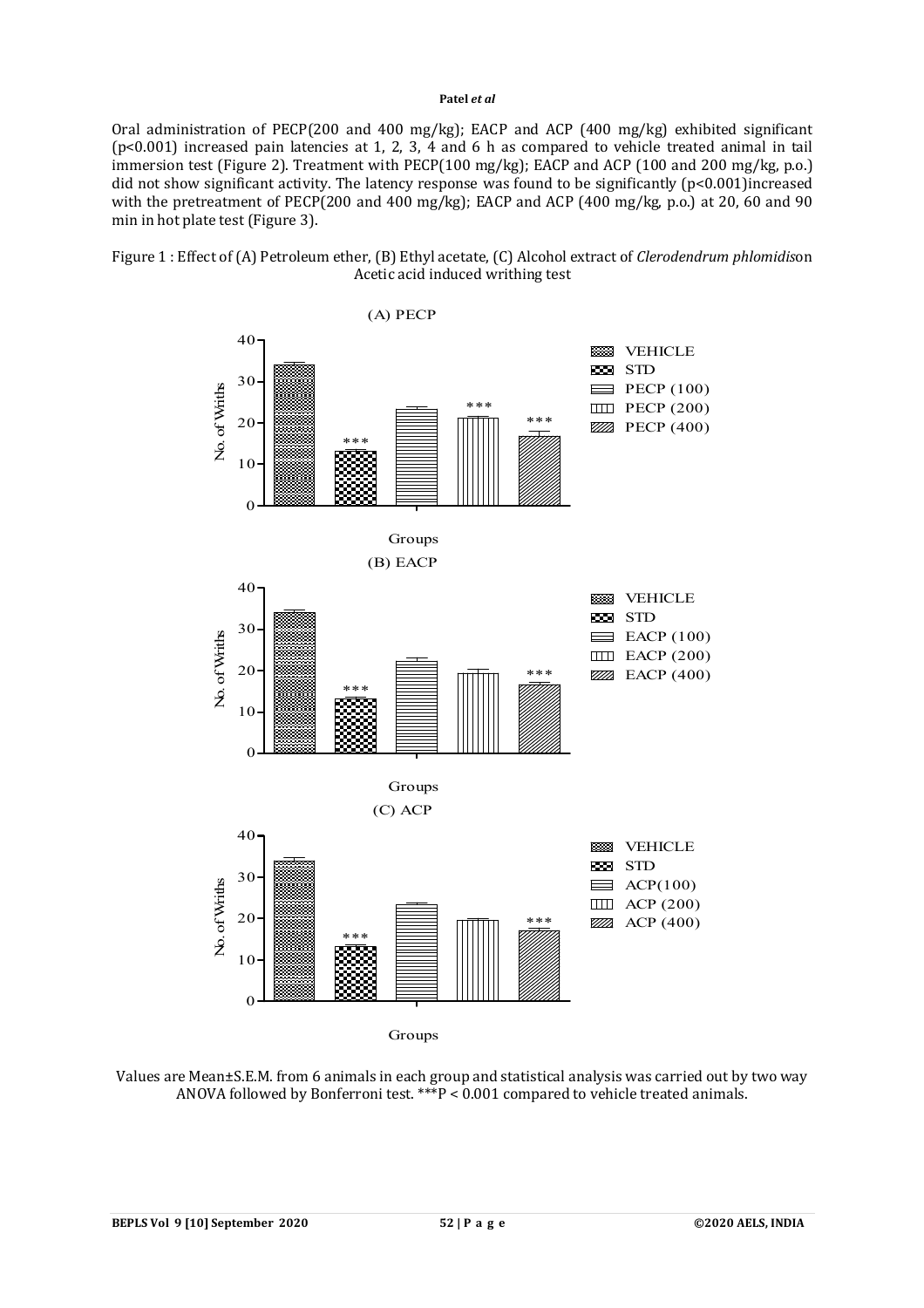



Values are Mean±S.E.M. from 6 animals in each group and statistical analysis was carried out by two way ANOVA followed by Bonferroni test.  $***P < 0.001$  compared to vehicle treated animals.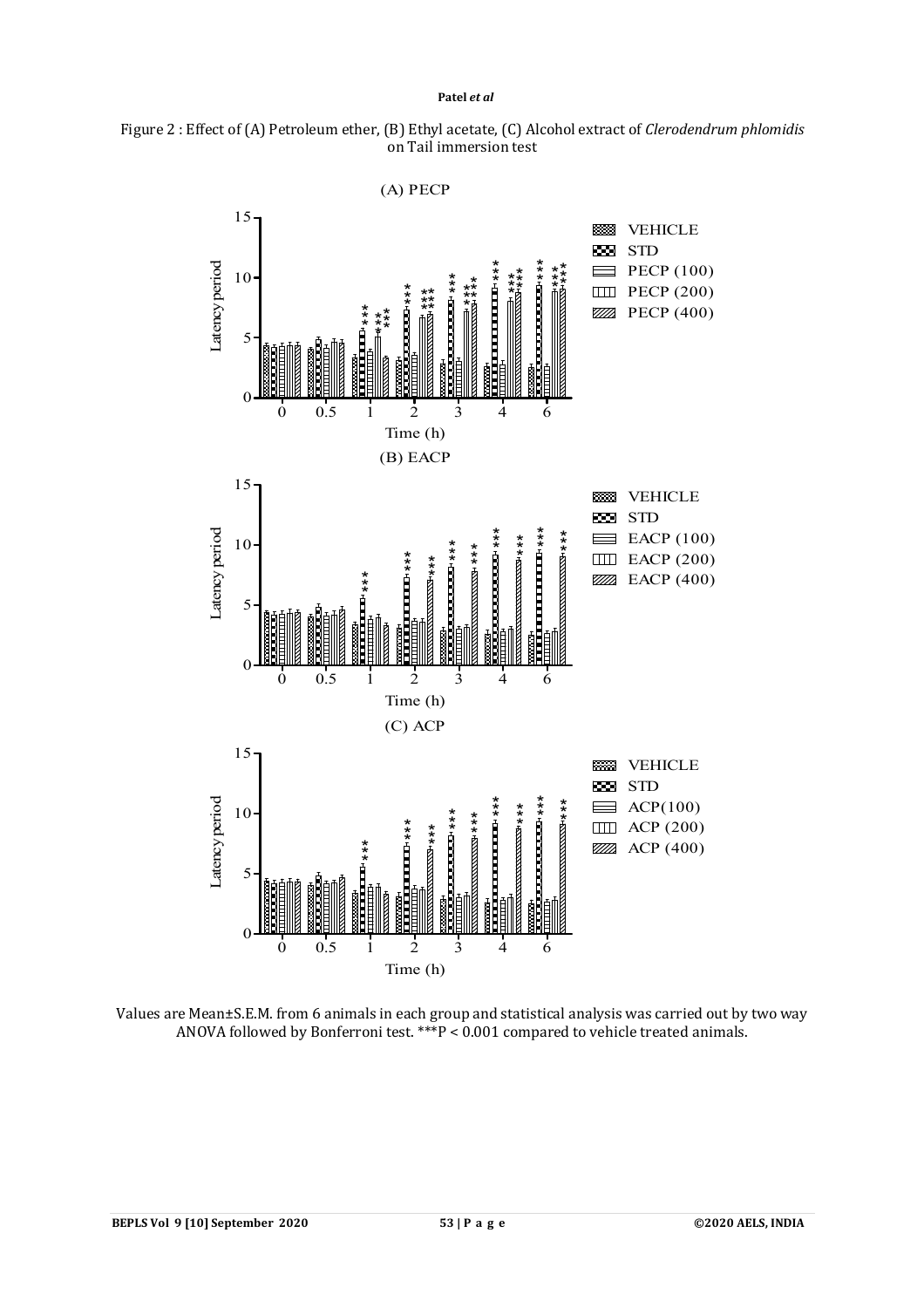



Values are means ± S.E.M from 6 animals in each group and statistical analysis was carried out by two way ANOVA followed by Bonferroni test. \*\*\* p<0.01 compared to vehicle treated animals.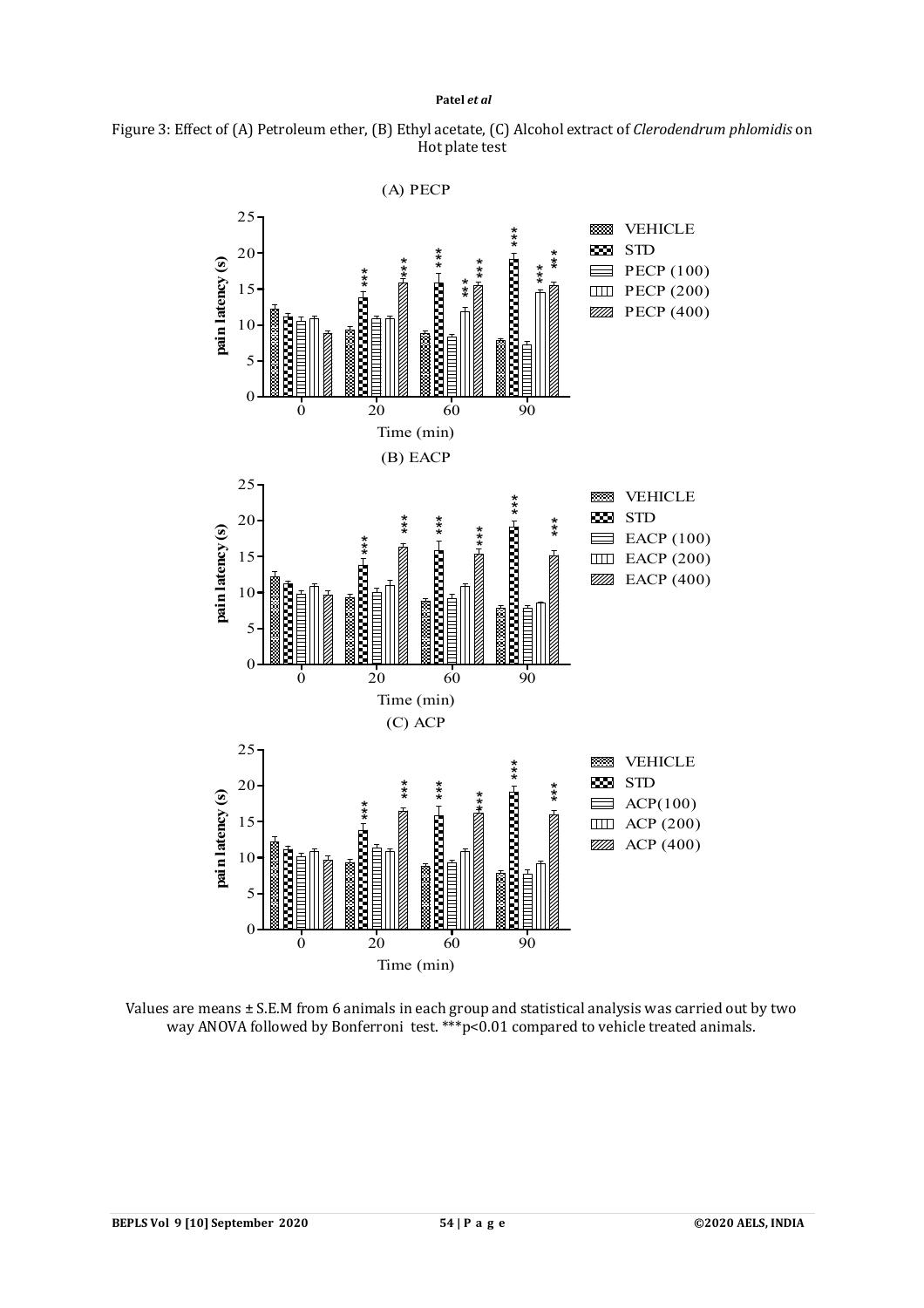



Values are Mean±S.E.M. from 6 animals in each group and statistical analysis was carried out by two way ANOVA followed by Bonferroni test.  $***P < 0.001$  compared to vehicle treated animals.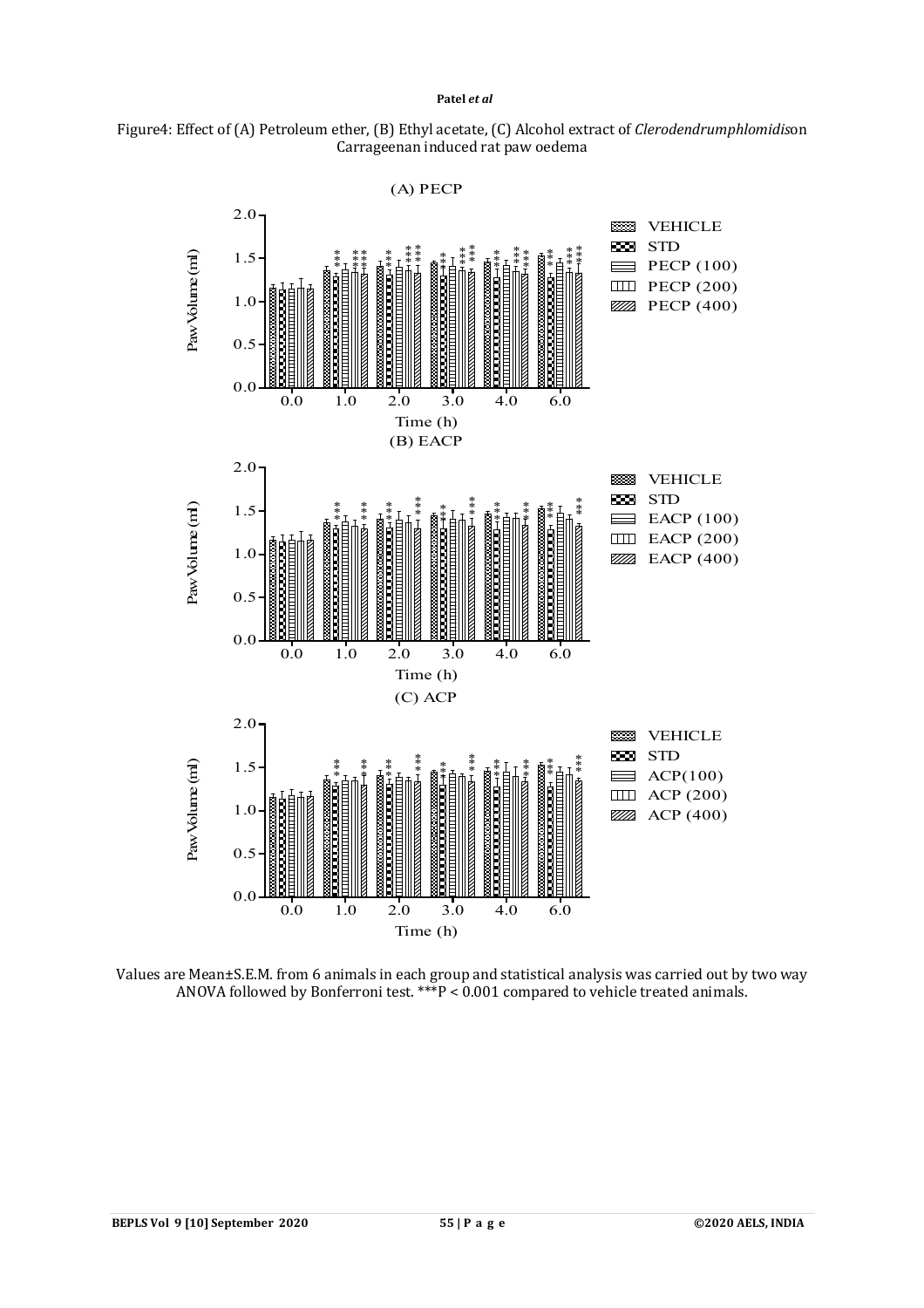



Values are Mean±S.E.M. from 6 animals in each group and statistical analysis was carried out by two way ANOVA followed by Bonferroni test. \*\*\* $P < 0.001$  compared to vehicle treated animals.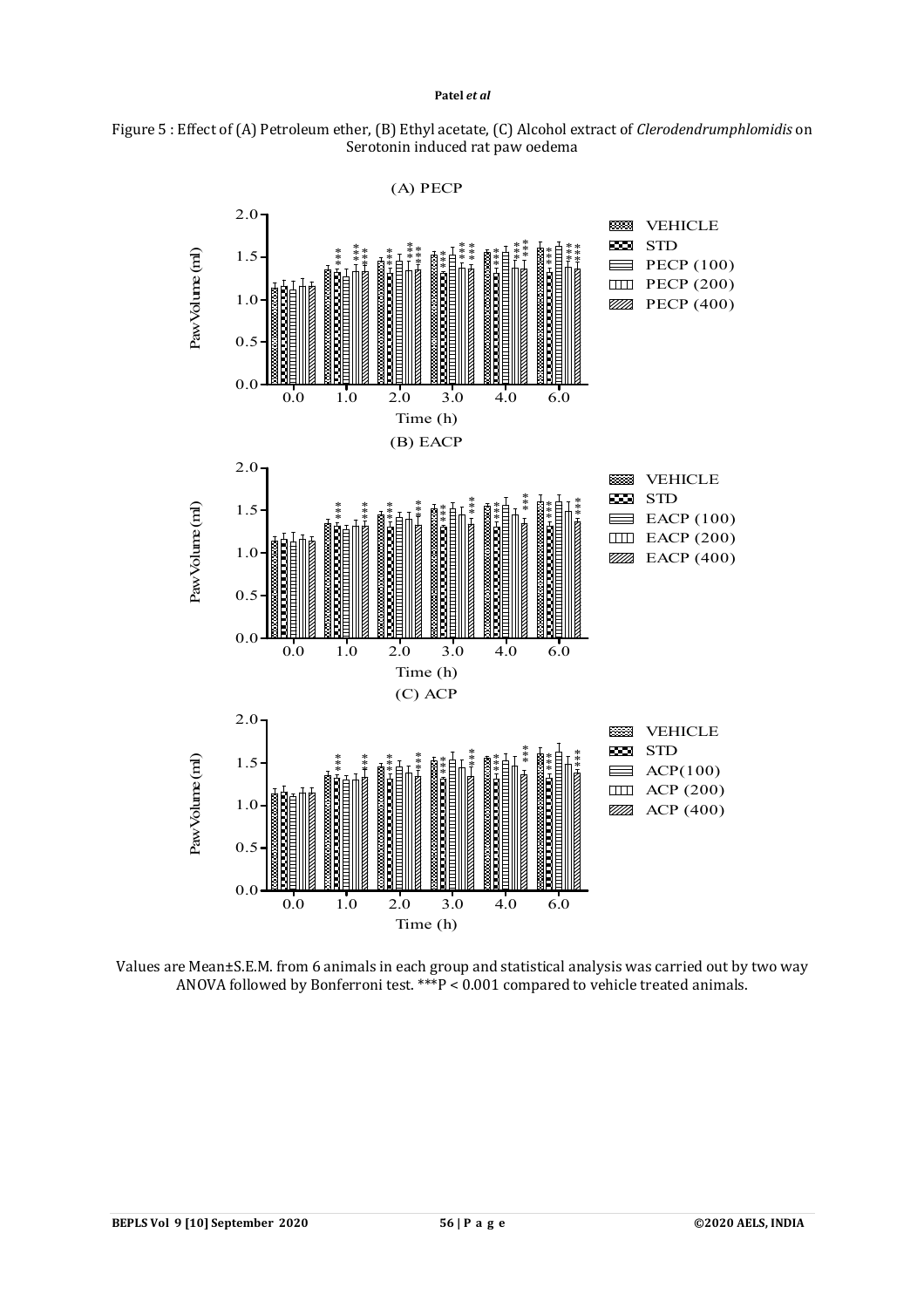



Values are means ± S.E.M from 6 animals in each group and statistical analysis was carried out by two way ANOVA followed by Bonferroni test. \*\*\* p<0.01 compared to vehicle treated animals.

For screening of anti-inflammatory activity, carrageenan induced paw edema, is the most widely used primary model. Carrageenan induced oedema is a multimediated phenomenon that liberates proinflammatory mediators like histamine, 5-HT, kinins and prostaglandins at different time intervals. It is believed to be biphasic the first phase (60 min) involves the release of serotonin and histamine while the second phase (over 60 min) is mediated by prostaglandins, the cyclooxygenase products, and the continuing between the two phase is provided by kinins [36-37]. Development of oedema induced by carrageenan is commonly correlated with early exudative stage of inflammation [38]. Oral administration of PECP(200 and 400 mg/kg); EACP and ACP (400 mg/kg) showed significant (p<0.001) reduction in paw edema at 1, 2, 3, 4 and 6 h compared to vehicle treated animals in carrageenan induced rat paw edema (Figure 4).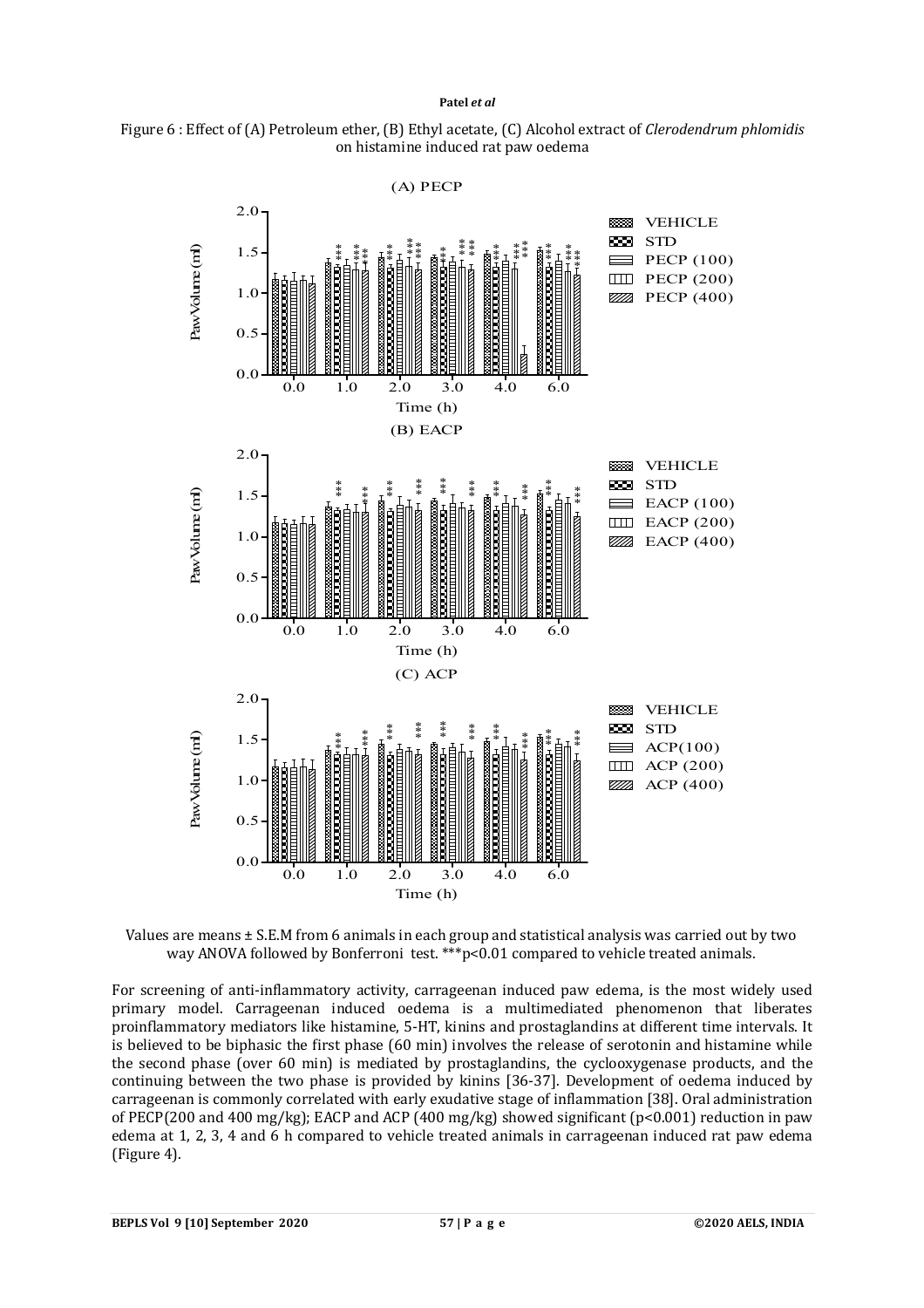The histamine is a basic amine related with inflammatory and allergic process causing both vasodilation and increase of vascular permeability [39]. Administration of PECP(200 and 400 mg/kg); EACP and ACP (400 mg/kg, p.o.) showed significant (p<0.001) reduction in paw volume at 1, 2, 3, 4 and 6 h compared to vehicle treated animals in serotonin (Figure 5) and histamine (Figure 6) induced rat paw edema.

The phytochemical analysis of this extract revealed that it contains alkaloids, saponins, flavonoids, terpenoids and glycosides. On these, flavonoids and saponins are well known for their ability pain perception. Flavonoids also have anti-inflammatory properties due to their inhibitory effects on enzymes involved in the production of the chemical mediator of inflammation[40].

In view of the results, *Clerodendrum phlomidis* can be effective in acute inflammatory disorders. Considering that there are only a few preliminary data reported in the literature regarding the antinociceptive and anti-inflammatory propertiesof *Clerodendrum phlomidis*, and that it has been largely used in folk medicine to treat inflammatory disorders mainly rheumatism.

So we can conclude that the present study has shown that the petroleum ether, ethyl acetate and alcohol extracts of *Clerodendrum phlomidis* leaves possess antinociceptive and anti-inflammatory activities that may be mediated through inhibition of inflammatory mediators such as bradykinin and prostaglandins. More detailed phytochemical studies are, however, necessary to identify the active principle(s) and exact mechanism(s) of action.

### **CONFLICT OF INTEREST**

The authors declare that there is no conflict of interests regarding the publication of this paper.

### **REFERENCES**

- 1. Sharma, P.C., Yelne, M.B. & Dennis, T.J. (2001). Database on medicinal plants used in Ayurveda. Vol II: Central Council for Resaerch in Ayurveda and Siddha Publication, New Delhi, 1-7.
- 2. Vijayamirtharaj, R., Vincent, S. &Senthilkumar**,** N. (2011). Anti-inflammatory activity of chloroform extract of aerial part of *Clerodendrum phlomidis* Linn. *Res. J. Pharm. Bio. Chem. Sci***.,** 2(1): 390-395.
- 3. Reshma, R., Parekar, K.K., Dash, P.A., Marathe, A.A., Apte, M. &Nirmala, N.R. (2012). Evaluation of antiinflammatory activity of root bark of *clerodendrum phlomidis*in experimental models of inflammation. Int. J. Appl. Pharm., 3(3):54-60.
- 4. Vijayamirtharaj, R., Vincent, S. &Nachimuthu, S. (2011). Analgesic activity of *Clerodendrum phlomidis* linn. (Aerial parts). Int. J. Pharm., 2(1):120- 123.
- 5. Kilimozhi, D., Parthasarathy, V. &Amuthavalli., N. (2009). Effect of *Clerodendrumphlomidis*on adjuvant induced arthritis in rats - A radiographic densitometric analysis. Int. J. Pharm. Tech. Res., 1(4):1434-1441.
- 6. *Sathish, M.*, Priyadarsini, R., Sunitha, P.G. &Saraswathy, T. (2013). Antimicrobial activity of the extracts and isolated compounds of *clerodendrumphlomidis*. *Int. J. Pharm* **&** *Pharm.* Sci., 5(4):362-366.
- 7. Vincent, S., Vijayamirtharaj, R. & Ramesh, R. (2011). Anthelmintic potential of aerial part of *Clerodendrumphlomidis*. Res. J. Pharm. Bio. Chem. Sci., 2(2): 329-333.
- 8. Vijay, R., Chidrawar, K., Patel, N., Havagiray, R., Chitme, S. &Shiromwar, S. (2012). Pre-clinical evolutionary study of *Clerodendrumphlomidis*as an anti- obesity agent against high fat diet induced C57BL/6J mice. Asian Pac. J. Trop. Biomed., S1509-S1519.
- 9. Amita, V. &Bahar, A. (2009). Anti-hepatotoxic activity of *Clerodendrumphlomidis*. Int. J. Pharm.Tech Res., 1(4):1028-1031.
- 10. Kumar, D., Kumar, A. &Prakash, O. (2010). Post-coital antifertility activity of *Clerodendrum phlomidis* Linn. Dichloromethane root extract. Pharmacologyonline., 3: 479-485.
- 11. Joshi, Anumanthachar & Krupa, M. (2008). Antiamnesic evaluation of *C. phlomidis*Linn. bark extract in mice. Braz. J. Pharm.Sci., 44(4):717-724.
- 12. Vincent, S., Vijay, A.R., Jeevanantham, P. &Saravanan, R. (2014). In-vitro and in-vivo anti asthmatic activity of *Clerodendrum phlomidis* Linn. in Guinea Pigs. Int. J. Res. Rev. Pharm. App. Sci., 2(1), 15-28: 2249-1236.
- 13. Sathish, M.,Tharani, C.B. &Niraimathi, V. (2011). Free Radical Scavenging Activity of Various Extracts from Root of *Clerodendrumphlomidis*(Linn.) evaluated by three in vitro methods. Res. J. Pharm. Bio. Chem. Sci., 2(3),755- 761.
- 14. Rani, S., Ahamed, N., Rajaram, S., Saluja, R., Thenmozhi, S. &Murugesan, T. (1999). Anti-diarrhoeal evaluation of *Clerodendrum phlomidis* Linn. leaf extract in rats. J Ethnopharmacol, 68(1-3): 315-319.
- 15. Sneha, J.A. & Sanjay, S. (2011). Alpha amylase inhibitory and hypoglycemic activity of *Clerodendrum multiflorum*Linn. Stems. Asian J. Pharm. Clin. Res., 4(2): 99-102.
- 16. Gokani, R., Lahiri, S.K., Santani**,** D.D. & Shah, M.B**. (**2007). Evaluation of Immunomodulatory Activity of *Clerodendrum phlomidis* and *Premnaintegrifolia* Root Int. J. Pharmacol., 3(4):352-356.
- 17. Bhangale, J., Acharya, S. &Deshmukh, T. (2013). Antihyperglycaemic activity of ethanolic extract of *Grewia asiatica* (l.) Leaves in alloxan induced diabetic mice. World J. Pharm. Res., 2(5):1486-1500.
- 18. Harborne JB. (1998). Phytochemical methods, 3rdedn, Chapman and hall, London.
- 19. Ravichandran, V., Suresh, B., Sathishkumar, M.N., Elango, K. &Srinivasan, R. (2007). Antifertility activity of hydroalcoholic extract of *Ailanthus excels* (Roxb): An ehanomedicines used by tribals of Nilfiris region in Tamilnadu. J. Ethanopharmacol., 112: 189-191.